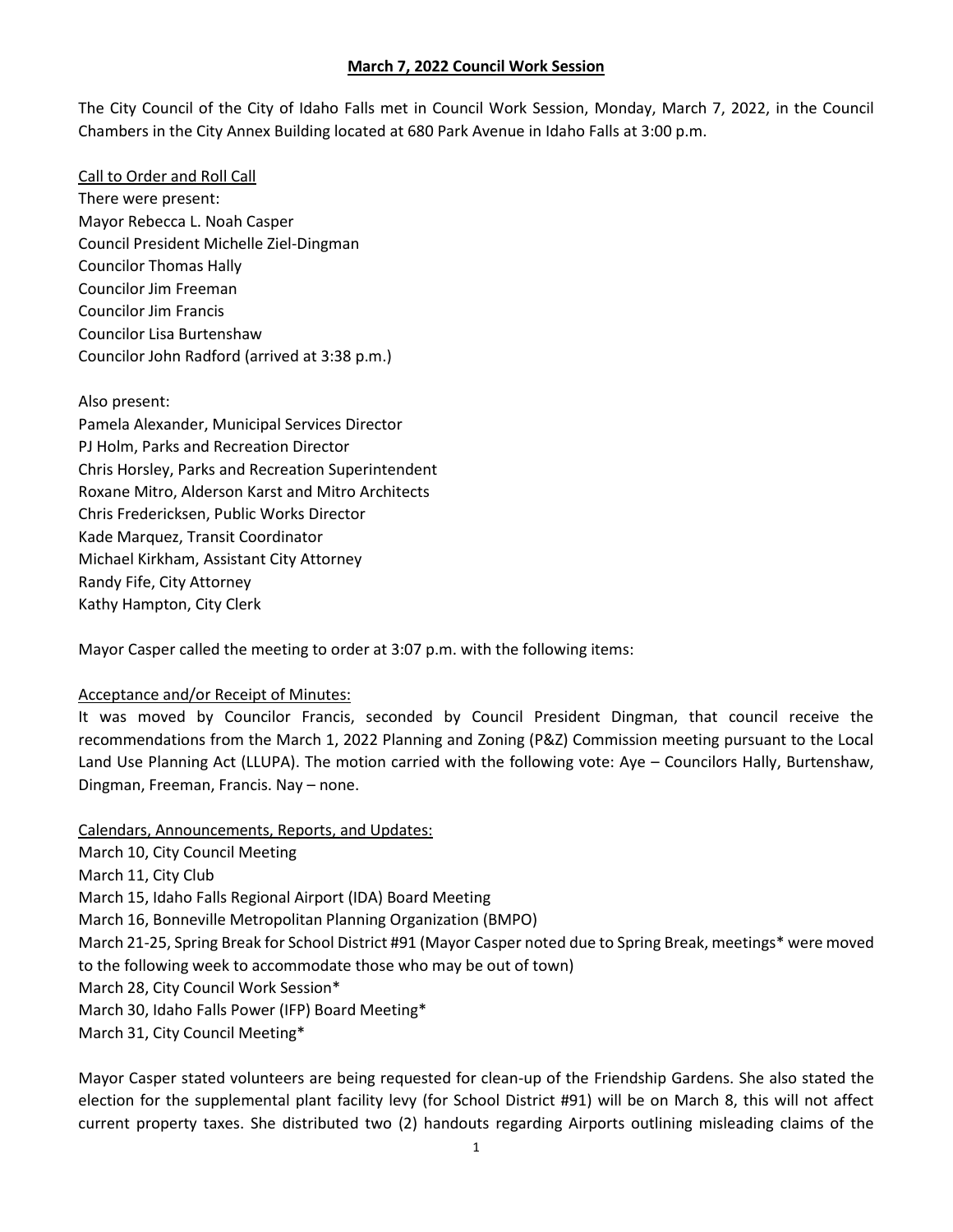Passenger Facility Charge (PFC), and 2022 Airport legislative priorities. She stated there will be an American Association of Airport Executives (AAAE) Board Training in April, indicating travel arrangements will need to be made ASAP. Council President Dingman believes this will be great training for the IDA Board Members.

# Liaison Reports and Councilmember Concerns:

Councilor Hally stated per Public Works, water meters presentations have occurred for data and information processing. He also stated he is pleased the dispatch bill (regarding the Public Employees Retirement System of Idaho (PERSI) Rule of 80) passed overwhelmingly. He indicated if the asset of property is replaced with a 2% increase in sales tax, it appears the sales tax money goes to legislators to divvy anyway they want.

Council President Dingman reiterated the IDA Board Meeting. She stated, per IDA, there will be a direct flight from Idaho Falls to Orange County, California beginning May 18, and Allegiant has introduced additional routes. She also stated, per the Idaho Falls Fire Department (IFFD), it was an extremely busy weekend with incidents.

Councilor Francis reiterated the school levy election. He stated, per the Idaho Falls Police Department (IFPD), a gathering/conversation event will be held on March 22 regarding homelessness.

Councilor Freeman stated he recently attended a Veterans Foreign Wars meeting per his liaison assignment, and he will attend an American Legion meeting in the near future. He noted, per the February 24 City Council Meeting, the city grew by 75 acres.

Councilor Burtenshaw further explained the March 22 homelessness event which will address urgent needs- stabilization and growth, police safety and support, and addiction resources and recovery.

## Municipal Services and Parks and Recreation/Update: Aquatic Center Dehumidification Project:

Director Alexander expressed her appreciation to the Aquatic Center and Building Maintenance staffmembers for their work in the Aquatic Center during the closure. She recapped the following:

Life Safety Concerns from 2020 Facility Assessment –

- Humidity
- Indoor Air Quality
- Replacement of the dehumidification (dehyde) system
- Upgrade of electrical bonding grid

2020 Facility Assessment Cost Estimate –

Total = \$1,018,160 (study estimated based on June 2020 opinion of probable costs)

# Revised Project Timeline (November 7, 2021 – End of May 2022)

Director Alexander stated the end date has been changed from 'by or before mid-April' due to the requested Change Order in the amount of \$36,227.

Director Holm reviewed the Project Costs to Date including Consultant Cost Phase #2, the dehyde system, ducting removal and installation, automatic sliders, south ductwork, digital direct control, Consultant Project Management, Change Order #1, and pending Change Order #2.

Total project cost to date = \$1,219,741

Project Budget \$1,159,000 (\$1,018,000 original budget plus \$141,000 savings from Heritage Park power poles authorized by Council on 10/12/2021)

Revised Project Overage Estimated to Date \$60,741

Director Alexander requested the amount of Change Order #2 be rounded to \$70,000 to allow some leeway. She reviewed the summary of requested action which includes P&R proposal to fund the change order and overage to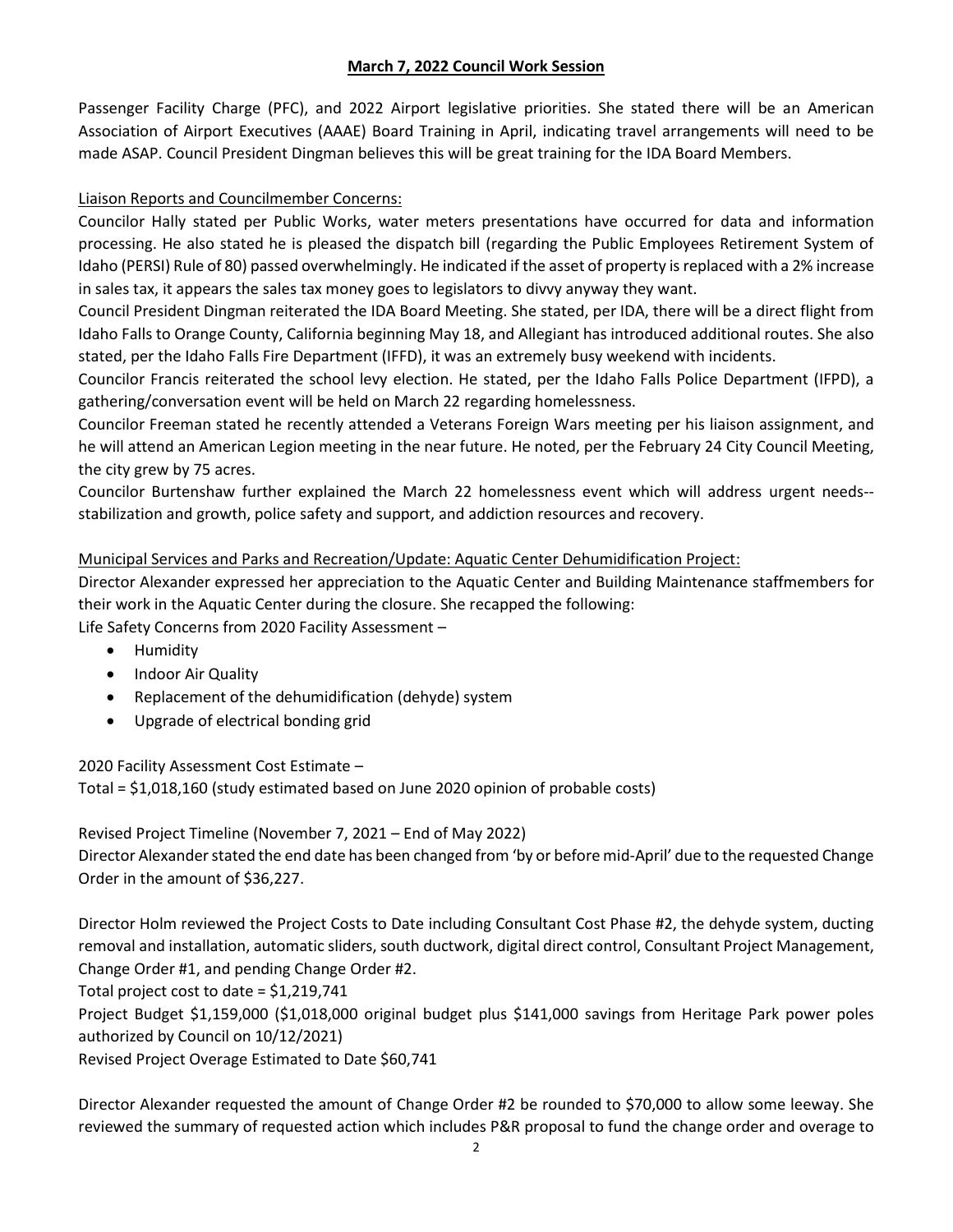the project by: \$50,000 savings in tennis court repairs but cancelling the Tautphaus Park overlay and scheduling a full rebuild in 2023; and a \$20,000 reduction to Operations and Maintenance (O&M) throughout the Parks budget. She confirmed the Recreation Fund has enough funding to cover the Change Order.

Director Holm reminded the council that one (1) of the core values is data driven decision making. He stated \$300,000 was approved as a line item for the replacement of the Skyline High School (SHS) tennis courts, which will be reimbursed 50% from School District #91. He indicated a total of \$350,000 was placed in this line item as the O&M repairs typically cost \$50,000. He also indicated Tautphaus Park was only scheduled as an overlay this year so two (2) tennis courts (Tautphaus Park and SHS) would not be out of service at the same time. However, the consultant recommended a rebuild or renovation of Tautphaus Park instead, therefore, the proposal is to move \$50,000 to the dehyde project. Per Councilor Radford, Director Holm stated the tennis court at SHS will be a posttension court. He explained how cables will be stretched underneath the concrete so the court can contract/move per the fluctuating temperatures. He believes this should extend the overall life of the tennis court. Per Mayor Casper, Director Holm stated this type of court is usually seen in colder weather.

It was then moved by Councilor Radford, seconded by Councilor Hally, to approve a cash transfer from the General Fund to the Recreation Fund. The motion carried by the following vote: Aye – Councilors Francis, Dingman, Freeman, Hally, Radford, Burtenshaw. Nay – none.

#### Public Works/Update: Greater Idaho Falls Transit (GIFT):

Director Fredericksen introduced Mr. Marquez as the newly-hired Transit Coordinator for GIFT. He stated three (3) Request for Proposals (RFPs) have been received for a micro transit vendor. He also stated the recommendation from the committee is to move forward with a contract with Downtowner. Director Fredericksen reminded the council there is approximately \$4.1M of direct federal funding, without match, to stand up these services, along with an additional \$327,000 from the Idaho Transportation Department (ITD). He stated the next steps would include staff to negotiate the contract for future council approval. Councilor Radford believes this is an amazing program, however, he questioned the cost for a ride once the federal funding has been utilized and how that cost will be communicated. Council President Dingman stated this is a 4-year model with a roll-over of any remaining funds. She also stated this provider came under budget, and GIFT will be able to apply for additional funds, local match, sponsorship, and local contributions from other entities, etc. She believes GIFT is financially sound, although, she stressed the importance to communicate the pricing and to keep this affordable as possible, even in the shortterm. Councilor Radford also questioned the use of electronic vehicles (EVs). Council President Dingman stated Downtowner was able to introduce EVs within a short timeframe. She believes EVs can be negotiated into a future contract. Mr. Marquez believes EVs are an advantage although there is currently an absence of this in the community. He noted significant savings for this program will be non-essential medical transport for emergency services. He also noted all vehicles will have wheelchair access, all drivers will be trained for door-to-door service, and there is the ability for reimbursement from various programs. Per Councilor Radford, Mr. Marquez stated these vehicles will be strictly within city limits. Per Councilor Francis, Mr. Marquez believes the demand may be higher than anticipated. Council President Dingman believes the seven (7) vehicles/14-hour day model is a mid-range launch. She also believes the final pricing model will determine usership. Director Fredericksen believes addendums may be needed per the demand and pricing. Councilor Freeman questioned if GIFT could take some demand from the IFFD. Council President Dingman believes this service could be marketed and promoted as a non-life threatening situation. General discussion followed regarding the services and availability, EVs, and the algorithm of services, including the estimated time of services. Mr. Marquez further introduced himself. Council President Dingman believes GIFT will be in good hands with Mr. Marquez. She expressed her appreciation to the Public Works staff. She indicated GIFT should be operational by the end of May.